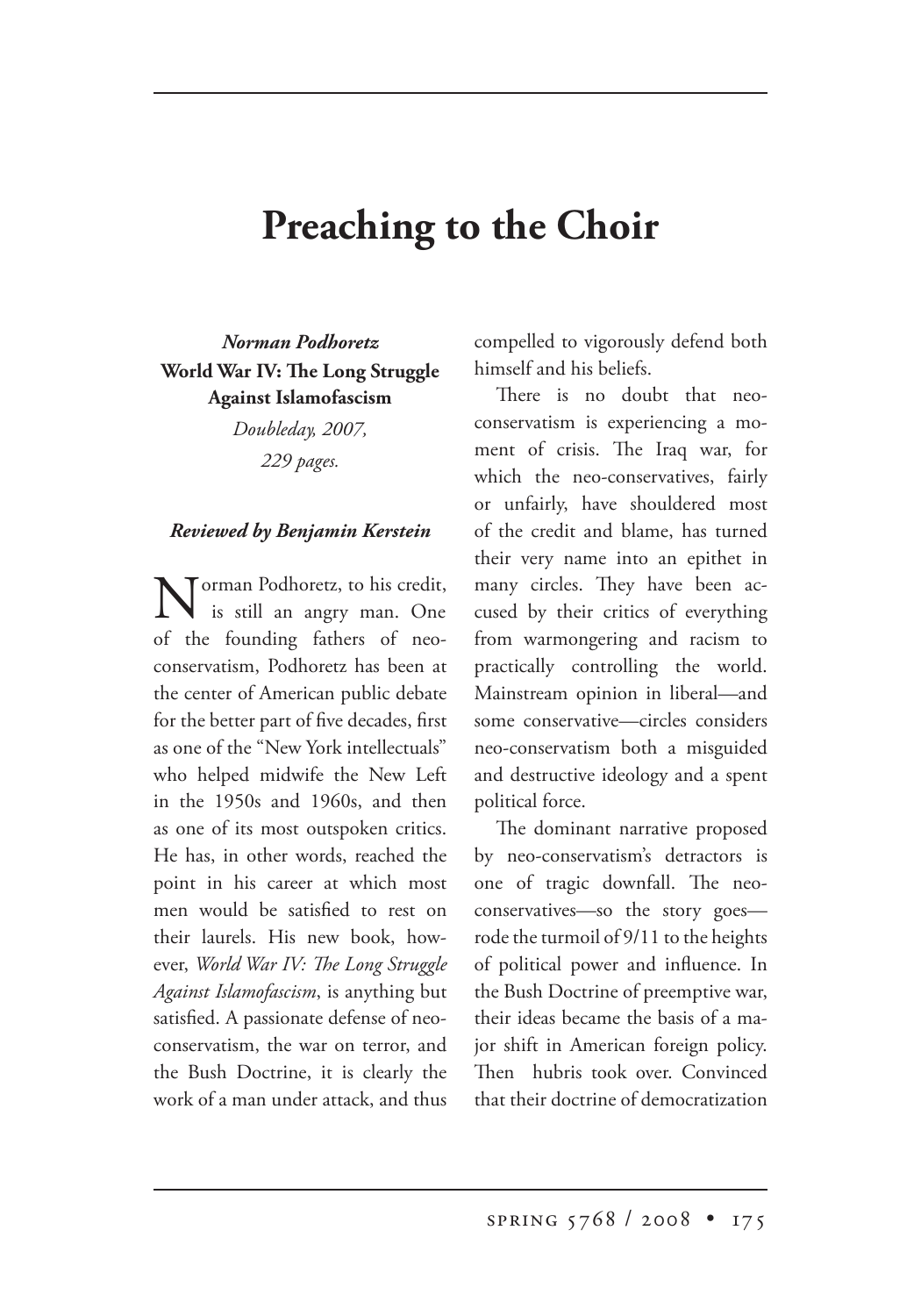through military power could change the face of the Middle East, the neoconservatives rushed into an unnecessary war with Iraq, using duplicitous and often dishonest methods to do so. The results, claim the critics, were a disaster for the United States and for the world as a whole.

Perhaps inevitably, therefore, Podhoretz's book is mostly a brief for the defense, an impassioned polemic that reasserts the essential principles of neo-conservatism and attempts to overturn this narrative of defeat and disillusion. In this, it is at least partially successful. But the intensity of Podhoretz's conviction and the ferocity with which he expresses it will likely satisfy only those who have already been convinced. Ironically, Podhoretz's own prodigious talents for tendentious debate and his stark moral convictions make his book both a triumph of polemic and quite unpersuasive.

Podhoretz begins *World War IV* with a counternarrative not only of the war on terror but of the entire twentieth century. He posits, in effect, a series of four global conflicts stretching from the trenches of World War I to the fall of the Twin Towers and into Iraq. The old wars with the old totalitarianism, he asserts, have become a new war with a new

totalitarianism, i.e., radical Islam, or, as Podhoretz and others somewhat controversially refer to it, Islamofascism:

World War III began in 1947 and ended in 1989, having been fought and won by us under the highly imprecise name of the Cold War. From this it follows that the right name for the war that, as we shall see, was already being waged against us long before 9/11/2001, but that we only recognized as such in the immediate aftermath of the attacks on the World Trade Center and the Pentagon, is World War IV.

The continuity of these wars, according to Podhoretz, is based on a simple dichotomy: freedom versus tyranny. By linking World War II directly to the Cold War and the war on terror—World War I seems largely irrelevant to his analysis, probably because few people alive today even remember what the Kaiser stood for—Podhoretz is proposing a twentieth century whose meaning is the struggle, and the eventual victory, of the forces of good over evil.

The objective of the Islamofascists is not merely… to murder as many of us as possible. Like the Nazis and the communists before them, they are dedicated to the destruction of the freedoms we cherish and for which America stands. It is these, then, that… we in our turn, no less than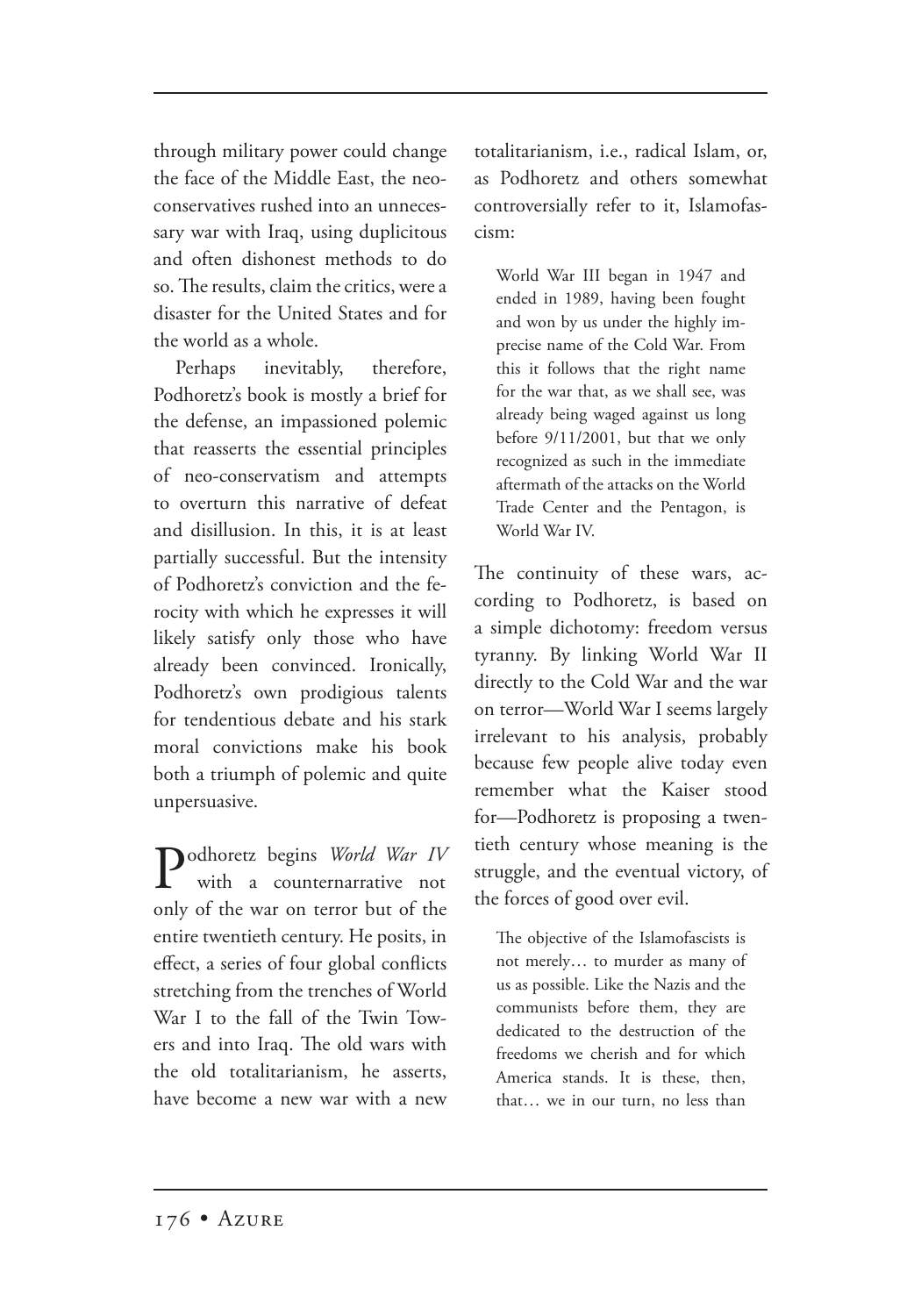the "greatest generation" of the 1940s and its spiritual progeny of the 1950s and after, have a responsibility to uphold and are privileged to defend.

He approvingly quotes—twice—the famous lines from President Bush's address to Congress nine days after the 9/11 attacks: "We have seen their kind before. They're the heirs of all the murderous ideologies of the twentieth century"—the ideologies, in other words, that the United States confronted in World War II and the Cold War. The president then went on to draw an explicit parallel between al-Qaida on the one hand, and fascism and Nazism on the other. The importance of this speech to Podhoretz's thesis cannot be underestimated. Indeed, much of his book is taken up by a long and impassioned defense of Bush and the Bush Doctrine against its critics both on the left and on the right.

The most effective part of the book is Podhoretz's critique of American complacency and inaction during the decades preceding the 9/11 attacks, during which terrorism was dealt with as a legal and criminal problem, not as a military threat. There is very little to argue with here, and while all of these points have been made numerous times, the story of why and how America slept is too important not to be reiterated. As Podhoretz recalls:

The America of those far-off days before 9/11 was a country in which politicians and the general public alike were still unable and/or unwilling to believe that terrorism might actually represent a genuine threat. Attention was of course paid by the professionals within the federal government and in various law enforcement agencies whose job it was to keep their eyes open for possible terrorist attacks on American soil. Yet not even they could imagine that anything as big as 9/11 might be in the offing, and when the few lonely exceptions were not being stymied… the initiatives they tried to take were invariably killed off by the bureaucratic bungling and inertia.

As Podhoretz points out, this complacency—which seems inexplicable in hindsight—was the result of conscious policies. They appeared, at the time, to be eminently reasonable and nuanced but were, in fact, utterly misguided and ineffective.

Podhoretz presents us with a sobering list of such disasters: The murder of United States diplomats by the Palestinian Liberation Organization (PLO) in the  $1970s$ . The Iranian hostage crisis bungled by the Carter administration's incompetence. The slaughter of 241 United States Marines by Hezbollah in 1983. The kidnapping and murder of the CIA's Beirut station chief by the same organization. The *Achille Lauro*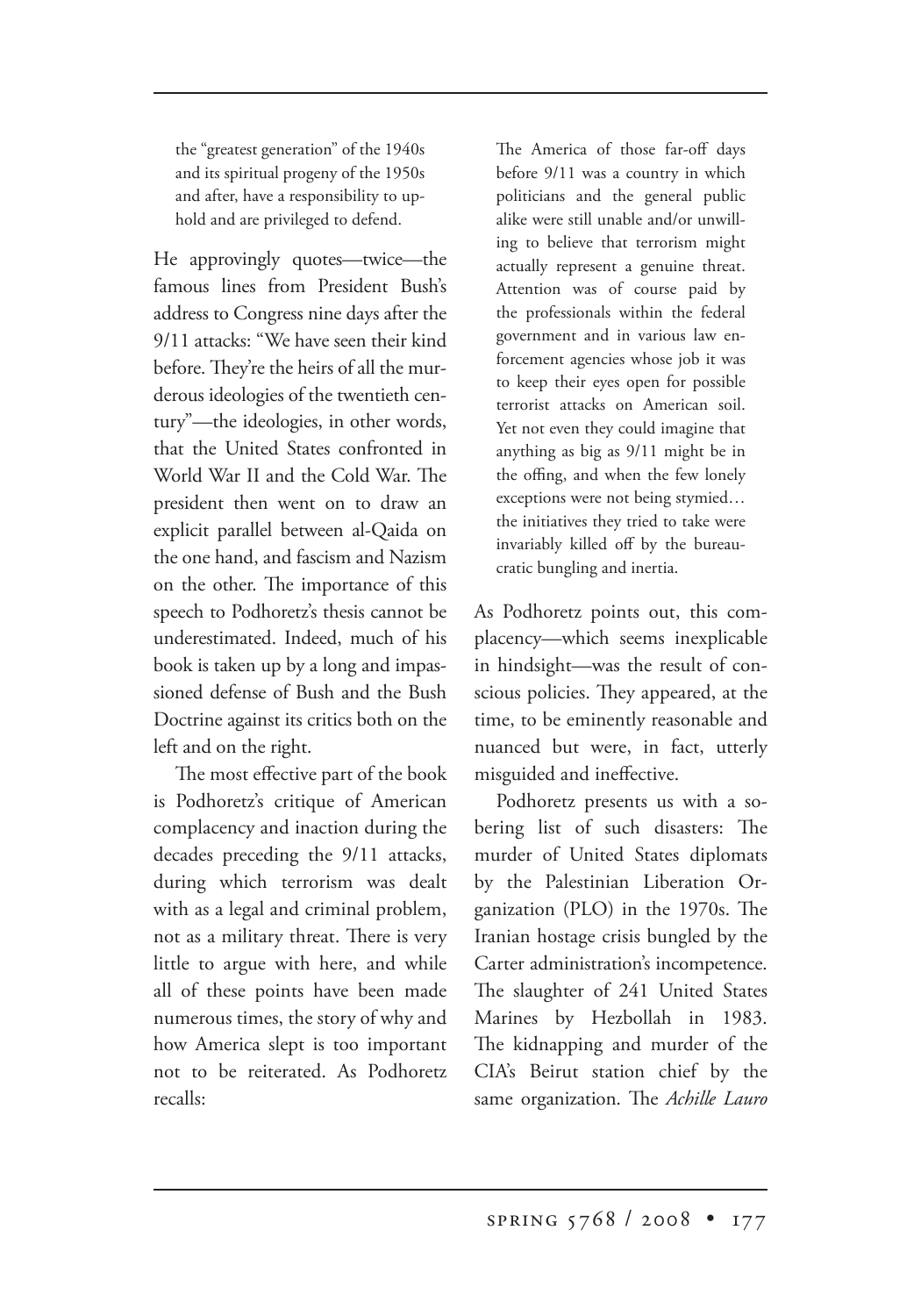hijacking, Pan Am 103, the first attack on the World Trade Center, the Khobar Towers bombing, the U.S.S Cole, etc. Podhoretz reminds us that American bodies, American lives, American assets, and American prestige were attacked and sometimes destroyed with little or no serious response.

The book places all of this within a specific historical paradigm, one which will not surprise anyone familiar with neo-conservative thought: "Munich." That is, the policy of appeasement toward Hitler and Nazi Germany which led to the Munich Conference, "peace in our time," and ultimately to the second of Podhoretz's four world wars. Noting Osama Bin Laden's remark that the United States is a "paper tiger," Podhoretz makes this comparison explicit:

Bin Laden was not the first enemy of a democratic regime to have been emboldened by such impressions. In the 1930s, Adolf Hitler was convinced both by the failure of the British to arm themselves against the threat he posed and by the policy of appeasement they adopted towards him that they were decadent and would never fight no matter how many countries he invaded.

Podhoretz then extends the Munich paradigm further, to include the cold war:

Encouraged by the rapid demobilization of the United States, which to him meant that we were unprepared and unwilling to resist him with military force, Stalin broke the pledges he had made at Yalta to hold free elections in the countries of Eastern Europe he had occupied at the end of the war. Instead, he consolidated his hold over these countries….

Having equated pre-9/11 American policy with Munich and Yalta, the two great blunders of the struggle against twentieth-century totalitarianism, Podhoretz seeks to draw a counter-parallel between the Bush Doctrine, which declared the war on terror, and the Truman Doctrine, which announced America's intention to resist the spread of communism. Podhoretz believes that the Bush Doctrine marks the end of the era of ineffectiveness. "Designed to confront a new totalitarian menace," the Bush Doctrine is an epochmaking shift in American foreign policy, not only beginning the war on terror but also justifying it with "an entirely unapologetic assertion of the need for and the possibility of moral judgment in the realm of world affairs, and a correlative determination to foster 'the spread of democracy in the Middle East."

It is this final objective which has proven to be the most controversial aspect of the Bush Doctrine, as well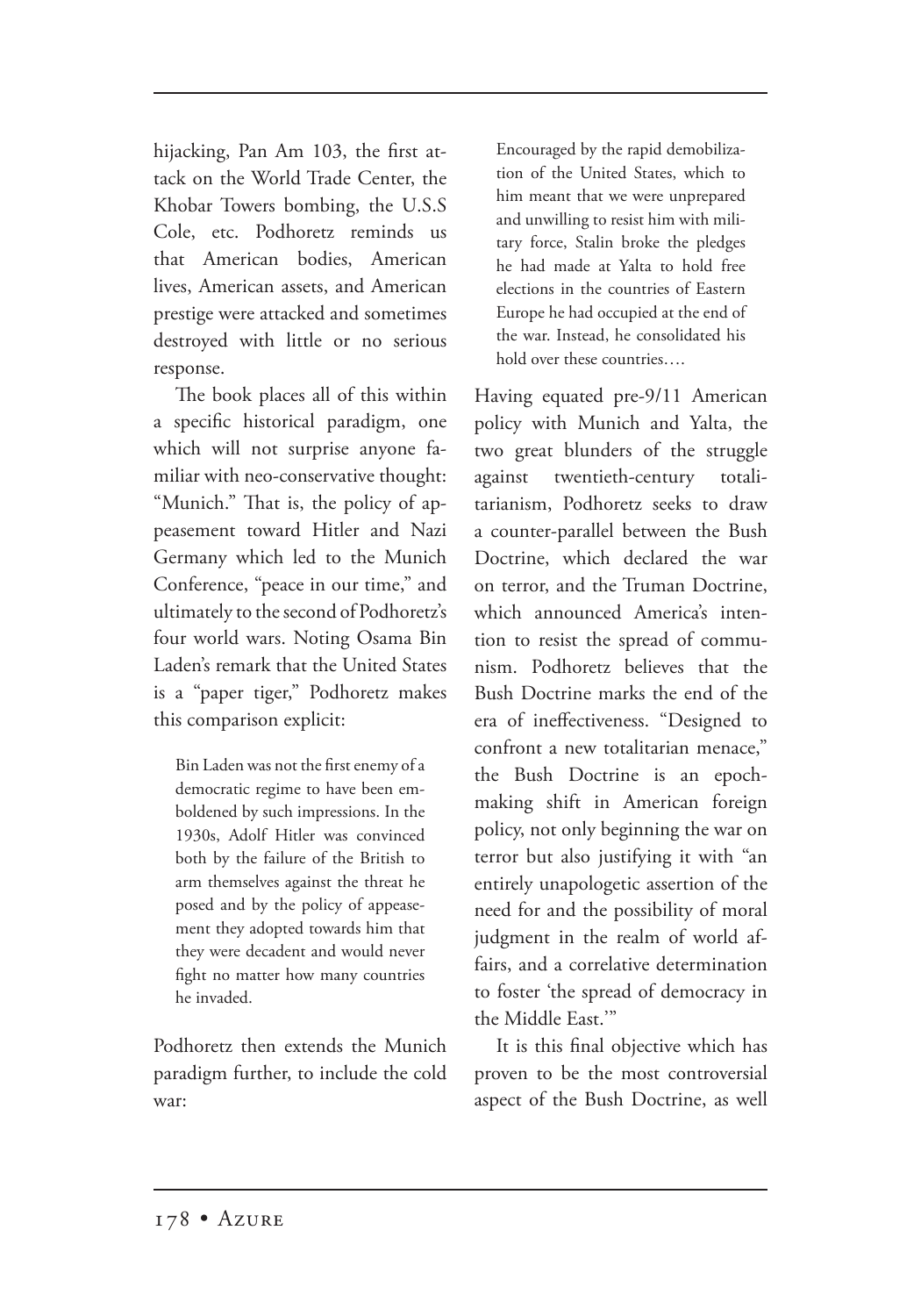as the aspect closest, it seems, to Podhoretz's heart. Indeed, much of *World War IV* is taken up with a furious, Zola-esque indictment of democratization's critics, along with critics of the war on terror and the Bush Doctrine in general.

**Podhoretz's first target, as should**  be expected, is what he calls "the old flag-burning left." The Vietnam syndrome, says Podhoretz—i.e., the belief that American power is always a force for ill in the world and doomed to failure—was not eradicated by 9/11, as some had predicted it would be. On the contrary, it has become in many ways stronger than ever, as the old anti-war movement and its ideological brethren have captured the high ground of American cultural and intellectual opinion. Podhoretz points to such figures as Norman Mailer, Susan Sontag, and Noam Chomsky, as well as such luminaries of the European left as Dario Fo and the late Jean Baudrillard, all of whom have been celebrated in the media and in academic circles for their radicalism. These, he tells us, are the avatars of a prevailing culture of anti-Americanism.

This phenomenon, claims Podhoretz, extends beyond the realms of culture and academy into the American media, whose tendentious reporting of the war on terror and the ongoing insurgency in Iraq consciously reflects the prevailing intellectual zeitgeist.

The Vietnam syndrome was still alive and well. But equally apparent was that the reporters and editors to whom it was a veritable religion understood very clearly that success in Iraq *could* deal the Vietnam syndrome a mortal blow. Little wonder, then, that they so resolutely tried to ignore any and all signs of progress or, when that became impossible, that they dismissed them….

Podhoretz continues in this vein for several chapters, confronting, in quick succession: isolationists, who believe America should not project its power abroad; liberal internationalists, who favor deference to the United Nations and other international institutions as opposed to unilateral action; and foreign policy realists, who see international relations as a Machiavellian balance of power. All of these groups, Podhoretz claims, are opposed to the Iraq war because victory there would both vindicate the Bush Doctrine and deal a mortal blow to their worldencompassing theories.

Podhoretz is somewhat gentler with the likes of the late William F. Buckley and the respected columnist George Will, both of whom may be somewhat insulated from his wrath by their status as conservative luminaries.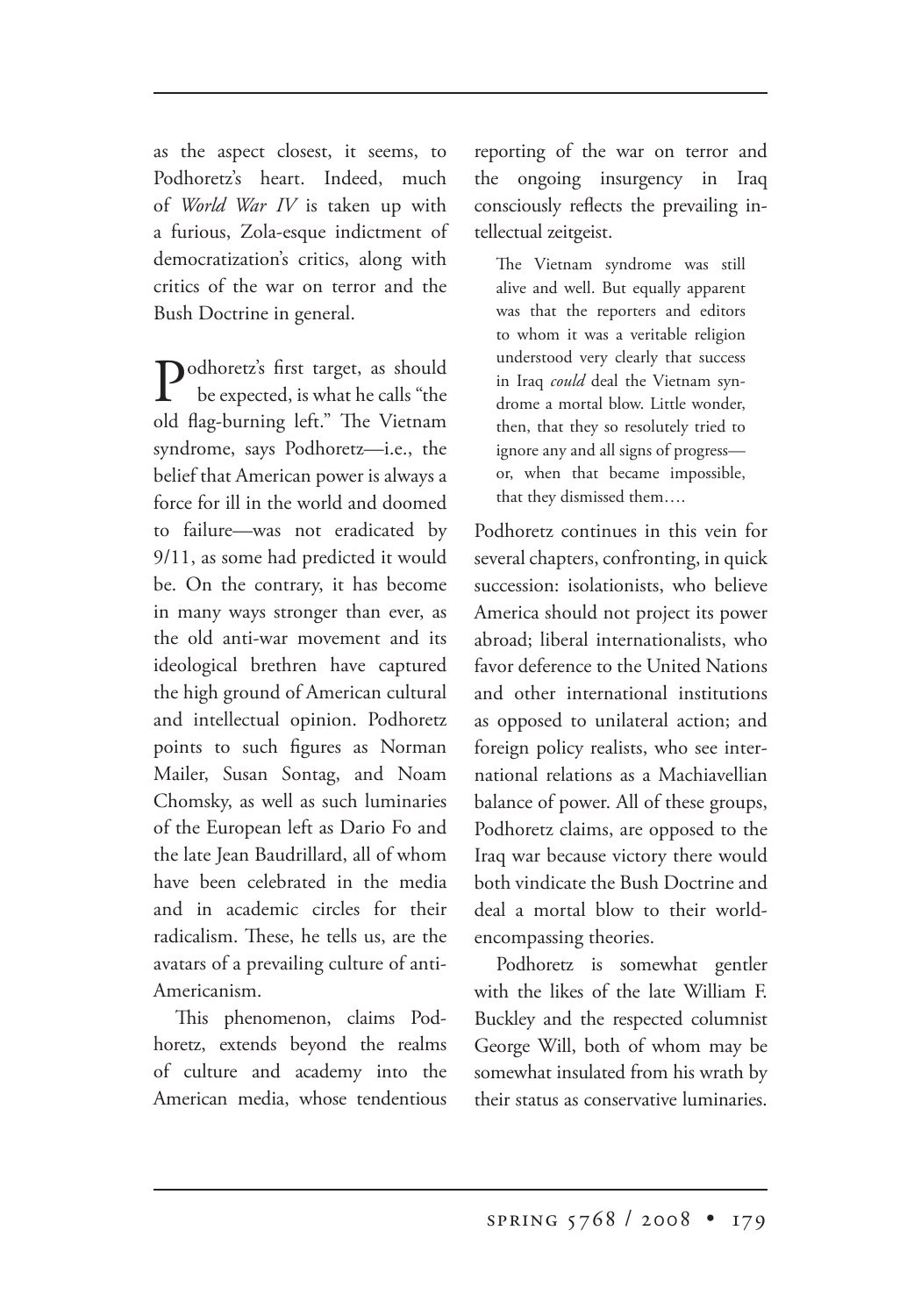Nonetheless, Podhoretz decisively rejects Buckley and Will's claim that the very idea of democratizing the Middle East is fundamentally "unconservative."

I would… argue in more general terms that, from an indigenously American point of view, there was nothing in the least unconservative about the "ideological certitudes" and the universalism of the Bush Doctrine. For one thing, they followed closely in the tradition formed by the declared aims of the presidents who led us into the three world wars.... The most obvious example was Woodrow Wilson, who promised to "make the world safe for democracy" by sending Americans to fight in World War I.

Podhoretz points to Franklin D. Roosevelt, Harry Truman, and John F. Kennedy as heirs to the Wilsonian tradition—activists for the expansion of freedom beyond America's borders. To this list, he tentatively adds Ronald Reagan and Abraham Lincoln, whose famous statement that "Those who deny freedom to others deserve it not for themselves; and, under the rule of a just God, cannot long retain it" is cited with approval and acclaim.

*World War IV* ends on an ambivalent note, however, which is oddly out of sync with the defiant tone of the rest of the book. Sobered, perhaps by the legion of opponents he has just finished describing and denouncing,

or perhaps by his acknowledgment of their political power and cultural influence, Podhoretz admits that America's successful response to past challenges is no guarantee of future victory. And the stakes, of course, are immense. "America alone," as Podhoretz puts it, is now charged with saving the West from political barbarism. And he is not at all sure we "have it in us" to win.

Norman Podhoretz's most strik ing trait has always been his boldness. He has never been afraid of saying that which others would dilute or simply leave unspoken. This sometimes reckless but always fascinating bravado has produced some of his most influential writing. The basic assertion of *World War IV*—that the twentieth century was defined by a Manichaean conflict between tyranny and freedom—is no exception. Few figures in American intellectual life today are willing to so transgress the spirit of our times as to present an essentially moral reading of history.

There is no doubt that this reading has a certain appeal to it, not least because it grasps what many commentators on the twentieth century do not, namely the immense importance of ideas to modern conflicts. Winston Churchill, in one of his most prescient statements, said that "the empires of the future are the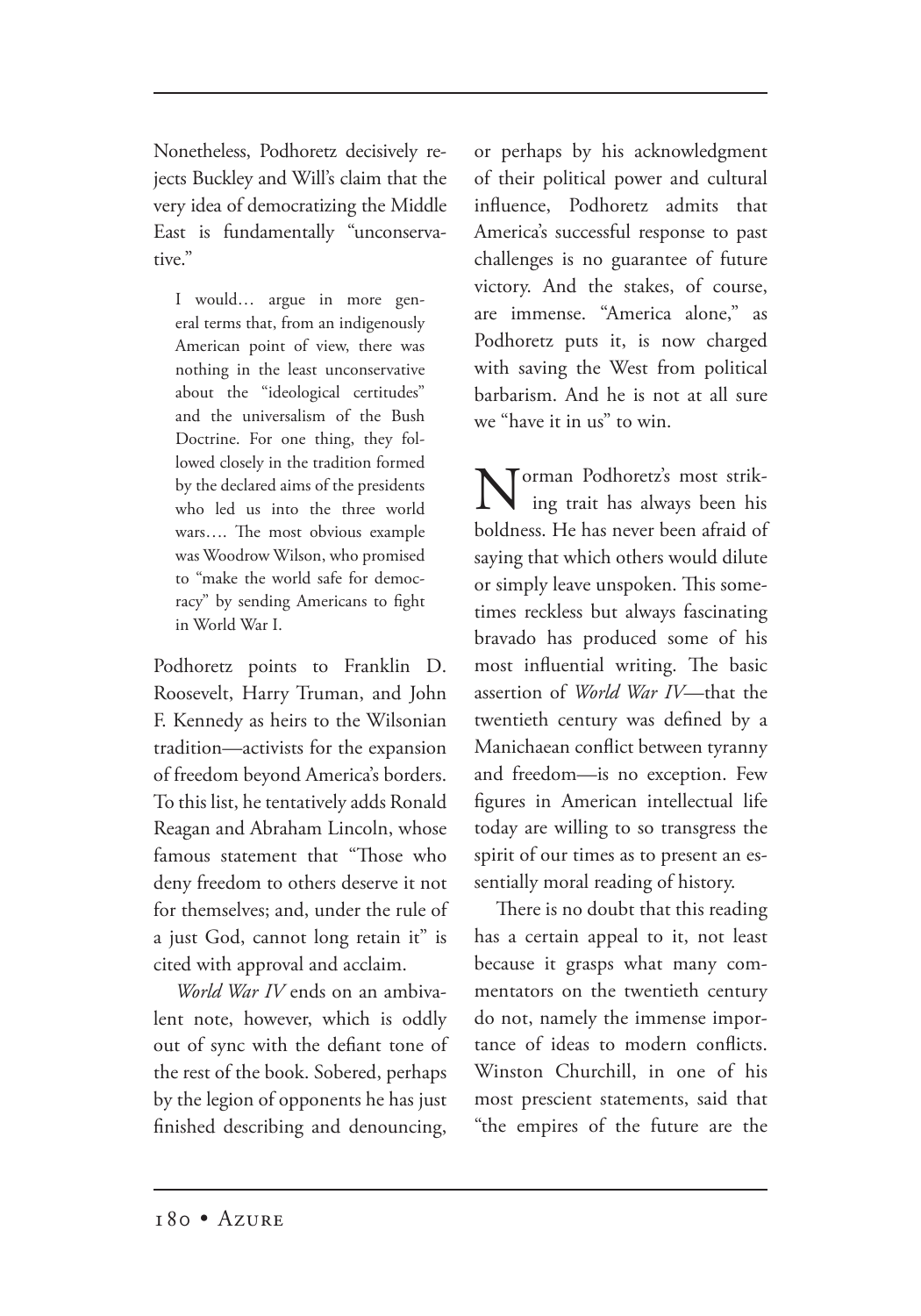empires of the mind," a sentiment with which Podhoretz surely sympathizes. Indeed, he sees the world as a zero-sum game between the ideologies of freedom and the ideologies of murder, a struggle between good ideas and evil ideas.

This is not, however, necessarily for the best. If Podhoretz has an Achilles' heel, it is rhetorical overkill. It makes for bracing argument, but also a very difficult read. His polemics sometimes become repetitive and overwrought, and his rhetoric predictable and thus easily passed over. Nor does Podhoretz's aggressive style of debate lend much aid to his assertions. This is particularly apparent regarding his claim that the Vietnam syndrome has led the media to deliberately undermine the war in Iraq—and the war on terror in general—because the media establishment is afraid that military success will disprove its antiwar ideology. Put generously, this is a highly dubious claim. There is a case to be made that there is a prevailing political culture in American (and certainly European) media circles, and that it is strongly left of center and opposed to the Bush administration. But whether this translates into a *deliberate* attempt on the media's part to falsify the situation in Iraq is highly questionable and impossible to prove. Podhoretz attempts to do precisely that by offering us a survey in which the negative stories from Iraq far outnumber the positive ones, something which proves nothing but itself. There are innumerable reasons why there are more negative than positive stories coming out of Iraq, not the least of which being that there is a war going on there, and most of the things that happen in a war are, by definition, extremely negative. That Podhoretz sees nearly everything as a product of ideology can lead to insightful observations. But it can also blind him to more prosaic and more likely explanations.

Unfortunately, Podhoretz extends this style of argument to include nearly all intellectual critics of the war, claiming that their opposition is driven by their fear of the Bush Doctrine's success. There is, one imagines, a far simpler explanation, namely, that those who are critical of the Bush Doctrine are not afraid that it will work, but are convinced that it will *not* work. Certainly, this conviction may be ideologically motivated and may very well be wrong; but Podhoretz's insistence on putting the cart before the horse, thus attributing sinister motives to his opponents, is unconvincing.

His broadside against his conservative critics Buckley and Will, however, is an entirely different matter and reveals a great deal more about Podhoretz and the crisis of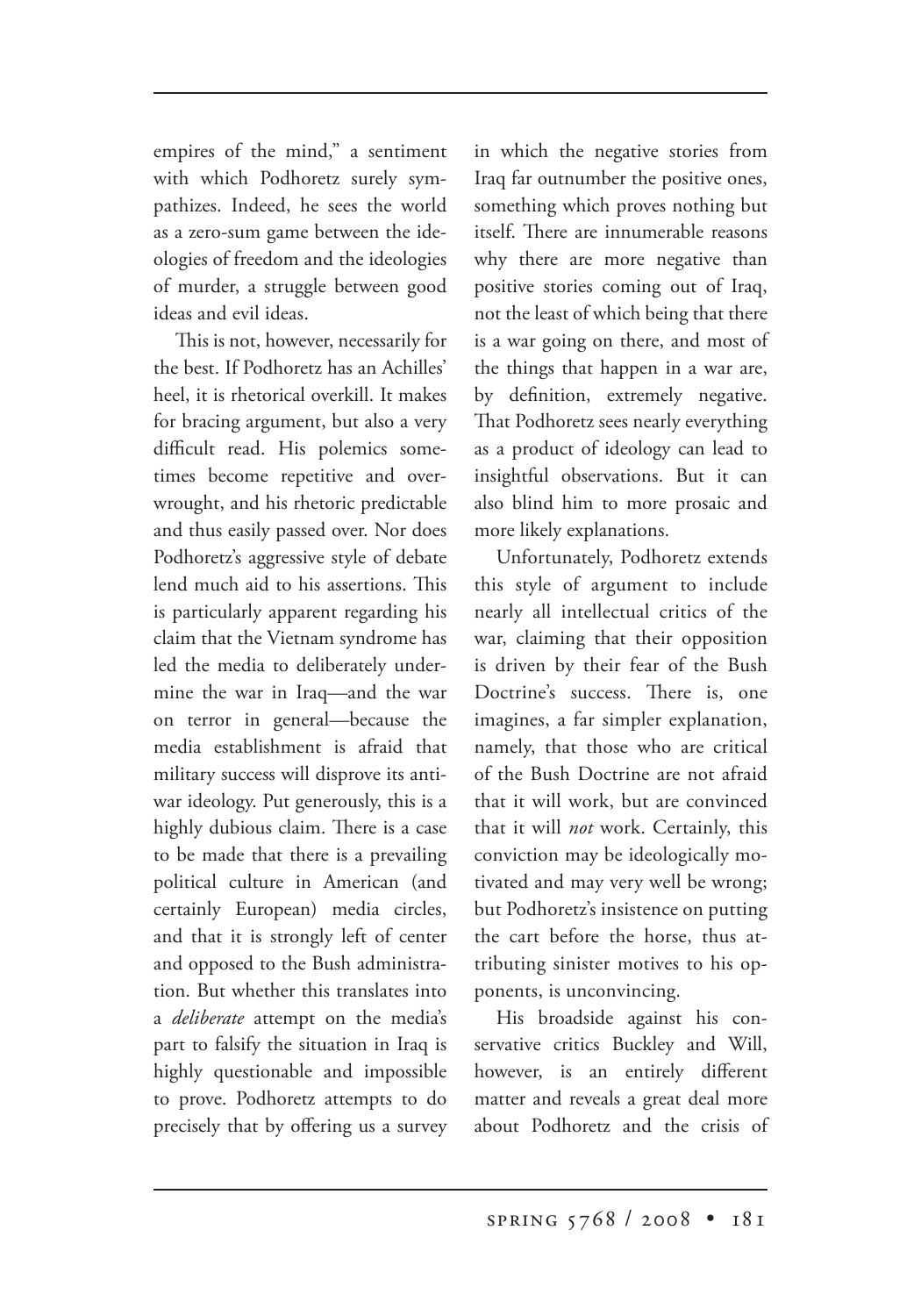neo-conservatism than it does about conservative opposition to the Bush Doctrine. What the argument comes down to—and this has always been a stumbling block for neo-conservatism—is the dissonance surrounding the definition of "conservatism." If conservatism means acting in accordance with a set of cultural values that have accumulated over time, then Podhoretz is certainly correct when he says there is "nothing unconservative" about the Bush Doctrine. If, on the other hand, conservatism means a healthy skepticism toward the capacities of political power, government action, and the basic goodness of humanity—and this is surely the definition Buckley and Will are getting at—then Podhoretz is just as certainly wrong. There is no doubt that the Wilsonian tradition Podhoretz espouses is deeply ingrained in the American psyche. But there is nothing conservative about it. Wilson was not a conservative, and neither were his ideological heirs, Franklin D. Roosevelt, Harry S. Truman, and John F. Kennedy. They were activist liberals in an age when this was not seen as a vice of any kind. In Ronald Reagan, we have a more complicated figure, but one can easily make the case that his policies were driven more by his—quite admirable—opposition to communism than by a Wilsonian belief in universal democracy.

Regarding Lincoln, we are dealing with a figure who lived in utterly different historical circumstances and was speaking in the context of a domestic dilemma, i.e., slavery, and not the question of America's capacity to spread its way of life abroad, let alone impose it through military force.

Nonetheless, Podhoretz has a point. A deep-seated hatred of tyranny, both domestic and foreign, runs through American culture from its origins to the present day. Americans are and always have been primarily individualists, and they do not like abuses of power, whether by their government or by others. Podhoretz is wrong when he tries to paint the Bush Doctrine in the colors of conservatism, but he is not wrong when he asserts that it is one with a long tradition of American opposition to tyranny. The truth is that Podhoretz and the neoconservatives in general are not nearly as neo, or as conservative, as they sometimes like to pretend.

There is no doubt, however, where Podhoretz's personal loyalties lie, and it is much to the detriment of his book. Indeed, his unstinting faith in the Bush presidency represents the weakest aspect of *World War IV*. Podhoretz's defense of Bush—that he is pragmatically reacting to events in the context of an overall strategy—is not a bad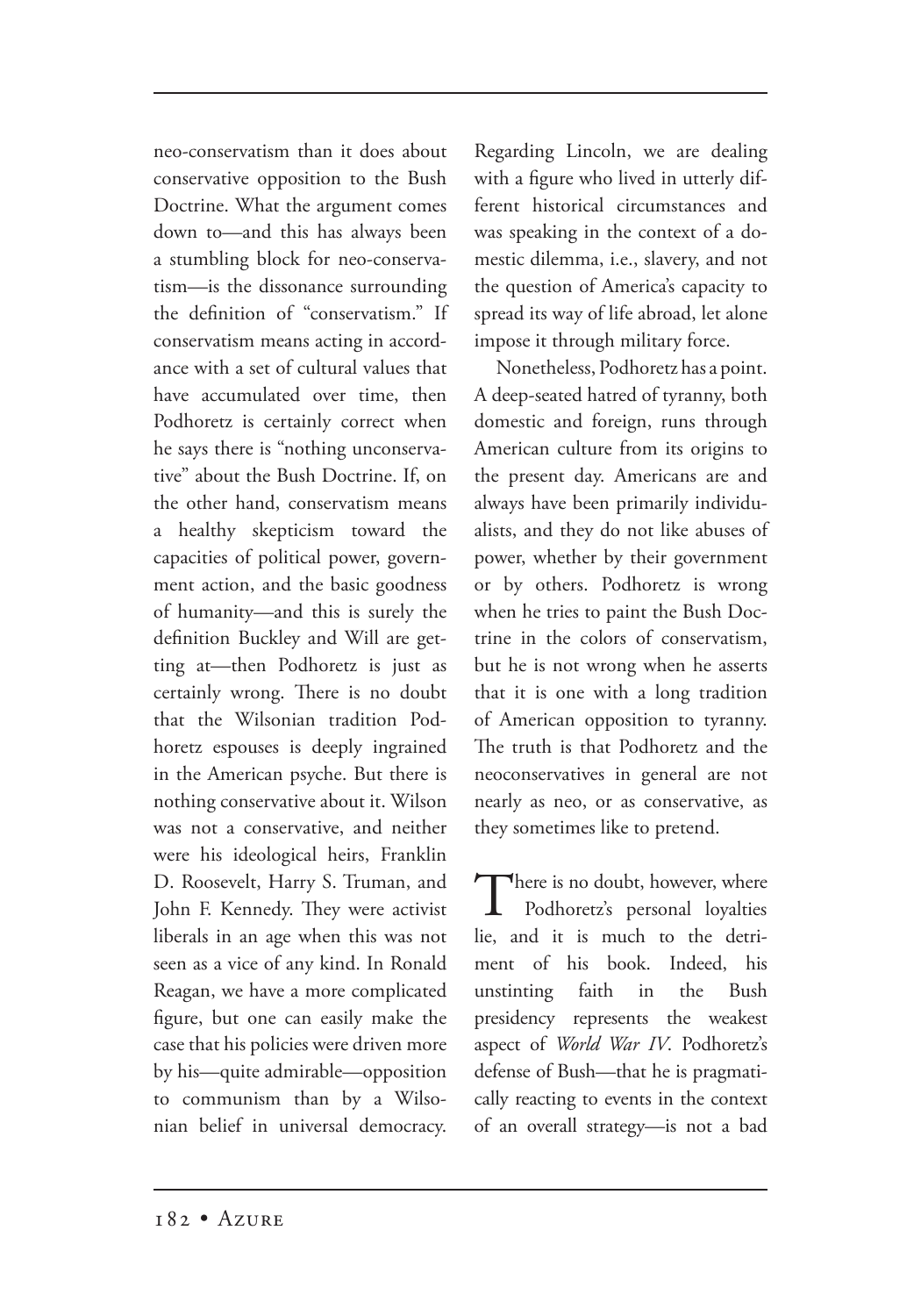one. Given recent developments, however, it is not particularly convincing. The Bush administration has, over the last few years, effectively ceded Gaza to Hamas, all but abandoned the threat of military force against Iran, turned Fatah into an acknowledged ally, and hung the beleaguered Lebanese democracy movement out to dry. All of these policies may be prudent or acceptable according to various schools of international relations, but they are in direct contradiction to the principles of the Bush Doctrine. Podhoretz justifies his strange faith in the current administration by comparing it to that of Reagan, whose various compromises with the Soviet Union were seen, at the time, as a sellout of his previously furious anti-communism. In retrospect, Podhoretz claims, these policies "deserved to be regarded as prudential tactics within an overall strategy." This may well be true, but Reagan never compromised his opposition to communism by, for instance, forming an alliance with Castro, as Bush has now done with Fatah.

Podhoretz may be at least subconsciously aware of this, and there is an air of pessimism and desperation to *World War IV* that seems out of sync with neo-conservatism's usually optimistic tone. Perhaps Podhoretz, despite his insistence otherwise, feels the ground slipping away from him. "Today," he says, "the forces promoting defeatism are more powerful than they ever were in the past." He then quotes Amir Taheri's comment that America "has become home to a veritable industry of defeat," a fact which, given the recent spate of Hollywood films on the war on terror, can hardly be denied.

Nor is it a coincidence that, just as he is reaching the end of his book, Podhoretz recalls that during the Cold War

leading anti-Communists like Whittaker Chambers and James Burnham were sure that we lacked the stomach, the heart, the will, and the wit to stand effectively against the true believers of the Soviet Union and its allies and sympathizers: to Chambers we were "the losing side," and to Burnham we were virtually suicidal in our liberal weakness and folly.

Podhoretz seeks to reassure us by pointing out that "they turned out to be wrong." This is true, of course—but not entirely so. It is fairer to say that they were both right and wrong. There were certainly moments—the post-Vietnam era most prominent among them—when America did indeed lose its resolve, and spent considerable time finding it again. The very presence of a book such as *World War IV*, i.e., the need for a comprehensive defense of the very *idea* of a war on terror, indicates that we may well be entering just such a moment.